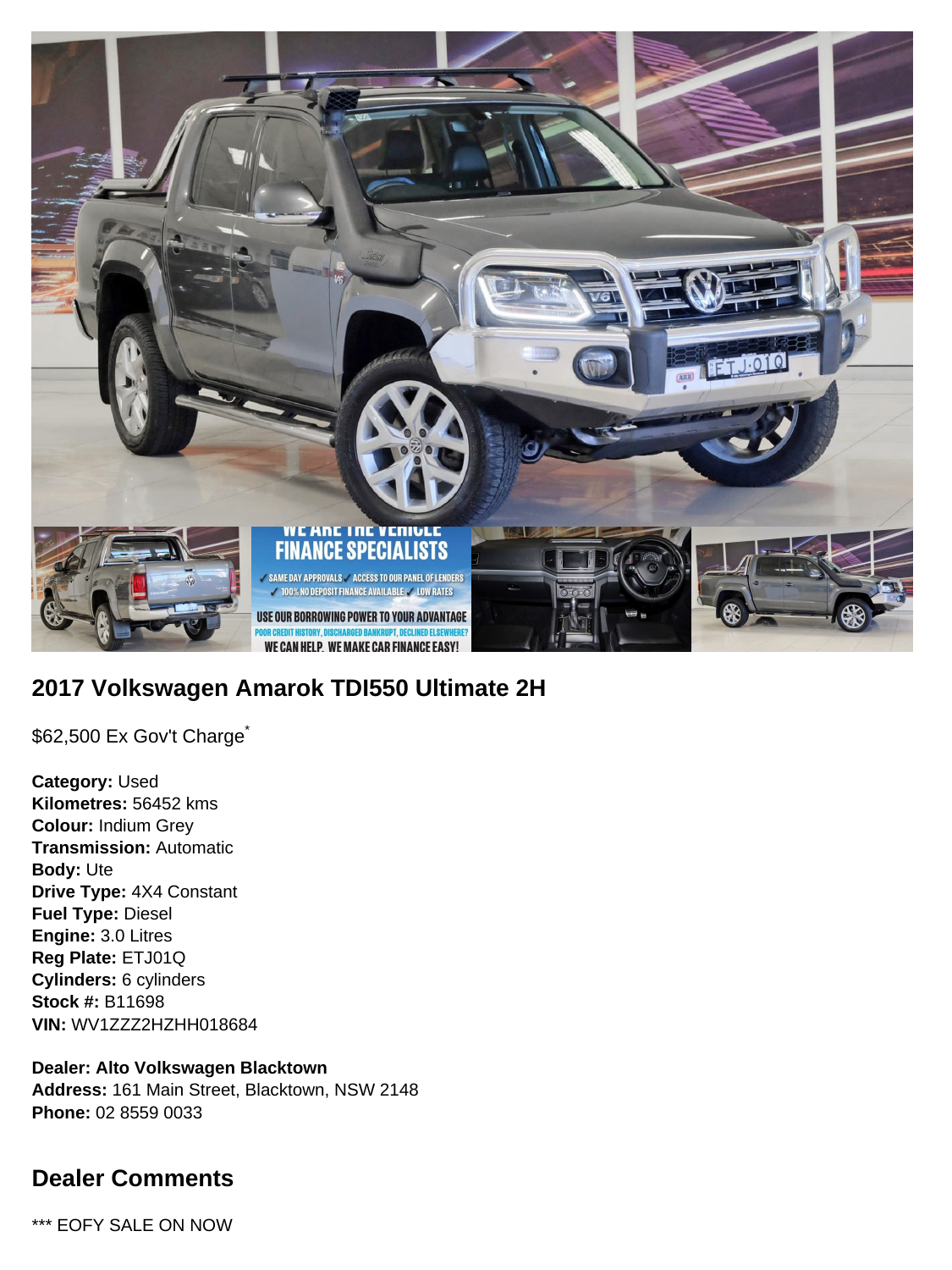\*\*\* MUST SELL BEFORE JUNE 30

\*\*\* VEHICLE AVALIBLE FOR IMMEDIATE PICK UP \*\*\* VIDEO WALKAROUND AVAILABLE UPON REQUEST

\*\*\* WE ARE THE VEHICLE FINANCE SPECIALISTS \*\*\* MULTI FRANCHISE AWARD WINNING PRESTIGE DEALER

\*\*\* LOCATED ONLY 10 MINS FROM PARRAMATTA \*\*\* FAST TRANSPORT CAN BE ARRANGED

Reputable family owned business.

Onsite car/trade in valuing service at Sydneys best prices. Access to over 400 Quality pre owned vehicles. Finance department with access to over 6 different lenders with industry best packages. This vehicle has had a factory workshop mechanical inspection completed. Guaranteed clear title with carhistory check available on all cars.

\*\*\* EXPERIENCE OUR PREMIUM SERVICES BY ENQUIRING AND LET ONE OF OUR HAND PICKED TEAM HELP YOU GET INTO YOUR NEXT VEHICLE TODAY \*\*\*

ALTO BLACKTOWN PHONE 02 8822 1195 ALTO VOLKSWAGEN ALTO ISUZU 155 MAIN ST BLACKTOWN 2148

.

\* If the price does not contain the notation that it is "Drive Away No More to Pay", the price may not include additional costs, such as stamp duty and other government charges. Please confirm price and features with the seller of the vehicle.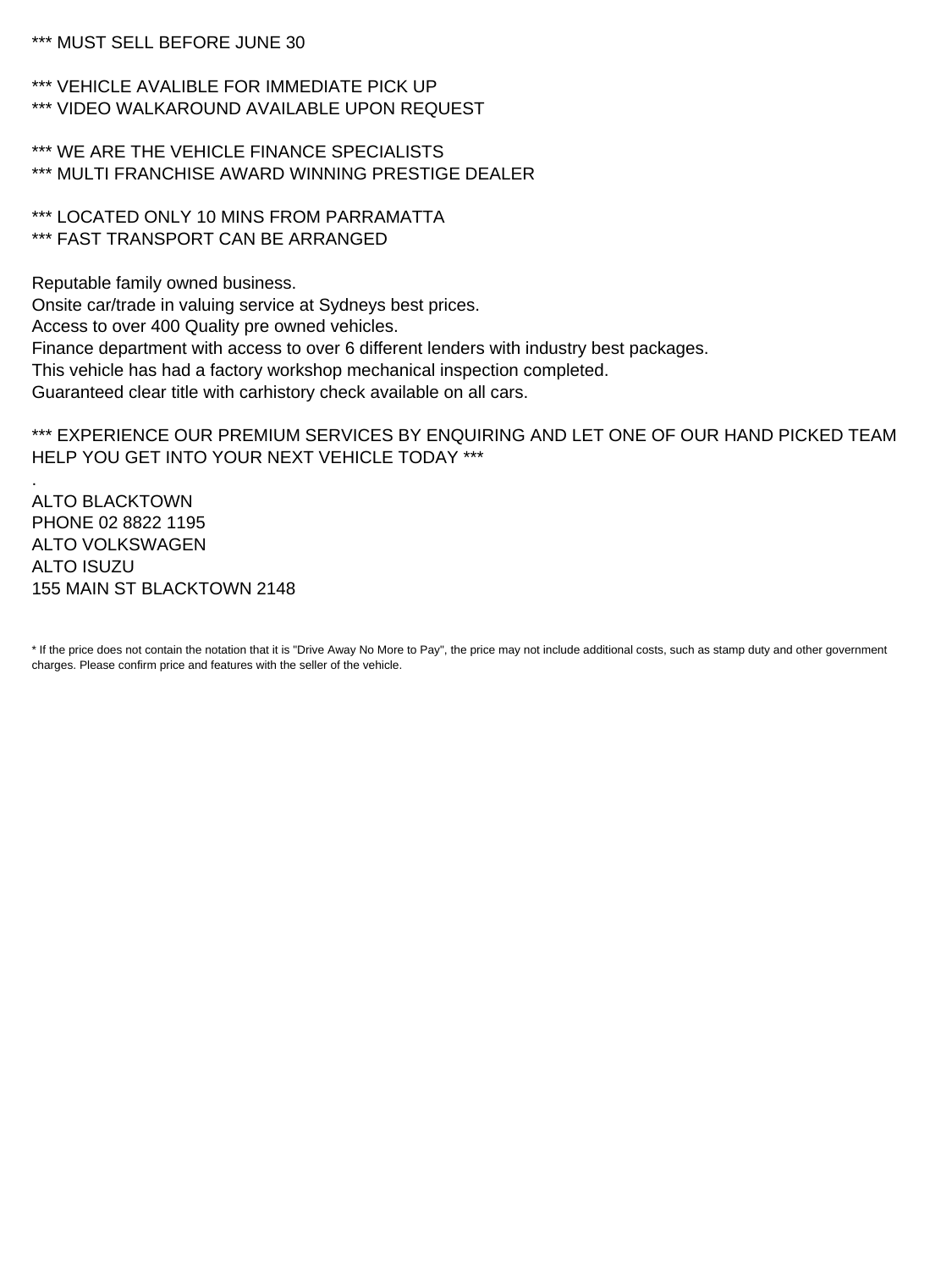## **Features and Specifications**

#### **Audio, Visual & Communication**

Smart Device App Display/Control Smart Device Integration - Android Auto Smart Device Integration - Apple CarPlay Manuel Audio - AAC Decoder Audio - Aux Input Socket (MP3/CD/Cassette) Audio - Aux Input USB Socket Audio - MP3 Decoder **Bluetooth System** Bluetooth System 6 Speaker Stereo CD Player Memory Card Reader Multi-function Control Screen - Colour Radio - Digital (DAB+)

#### **Instruments & Controls**

Tacho **Trip Computer** Trip Computer Tyre Pressure Monitoring:- with logging/display Warning - Speed Alert Clock - Digital Digital Instrument Display - Partial GPS (Satellite Navigation)

#### **Interior**

Carpeted - Cabin Floor **Leather Gear Knob** Leather Seats - Nappa Leather Steering Wheel Metallic Finish Dash Board **Pedals - Sports** Pedals - Sports

#### **Lights & Windows**

Tail Lamps - LED Tail Lamps - Tinted Daytime Running Lamps - LED Fog Lamp/s - Rear Fog Lamps - Front **Headlamp Washers Front** Headlamp Washers Headlamps - Bi-Xenon (for low & high beam) Headlamps - Electric Level Adjustment Headlamps - See me home **Headlamps Automatic (light sensitive)** Headlamps Automatic (light sensitive) Heat Insulated - Side Windows Neat Insulated - Windscreen Rain Sensor (Auto wipers) The Common Sensitive Common Rear Windows - Extra Dark/Privacy

#### **Safety & Security**

Camera - Rear Vision **ABS (Antilock Brakes)** ABS (Antilock Brakes) Central Locking - Remote/Keyless Control - Electronic Stability Control - Hill Descent Control - Park Distance Front Control - Park Distance Rear Control - Rollover Stability Airbag - Driver **Engine Immobiliser** Engine Immobiliser Hill Holder Alarm

Power Windows - Front & Rear **Power Windows - Remote Control Open/Close** 

Brake Assist **Brake Emergency Display - Hazard/Stoplights** Control - Traction **EBD** (Electronic Brake Force Distribution) Airbag - Passenger **Airbags - Side for 1st Row Occupants (Front)**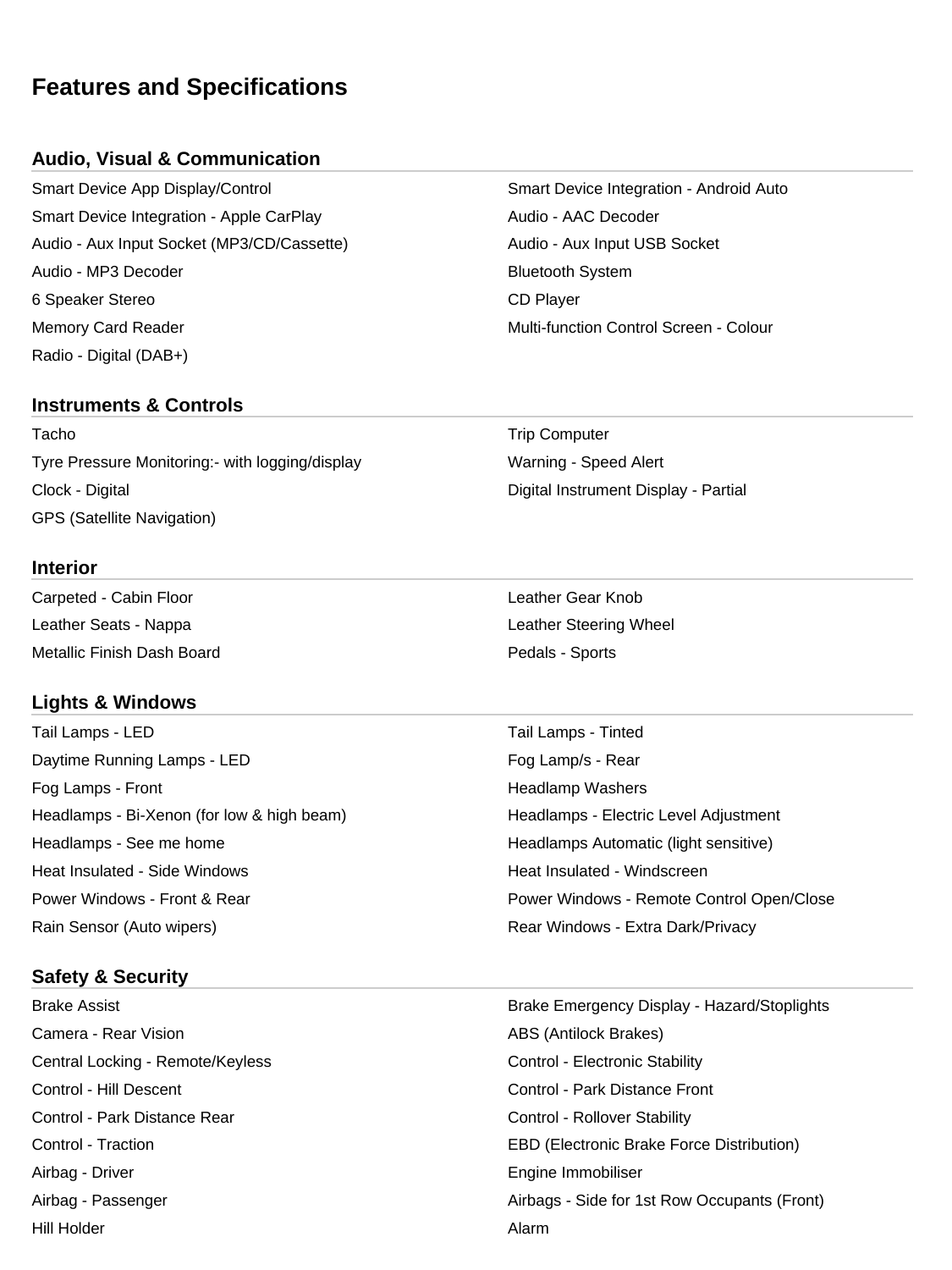Parking Assist - Graphical Display Alarm with Motion Sensor Seatbelt - Adjustable Height 1st Row Seatbelt - Pretensioners 1st Row (Front) Seatbelt - Pretensioners 2nd Row(Rear Outer seats) Seatbelts - Lap/Sash for 5 seats

#### **Seating**

Electric Seat - Drivers Electric Seat - Passenger Headrests - Adjustable 1st Row (Front) The Meadrests - Adjustable 2nd Row x3 Heated Seats - 1st Row Seat - Driver with Electric Lumbar Seat - Height Adjustable Driver Seat - Height Adjustable Passenger

## **Fuel**

Engine - Stop Start System (When at idle)

## **Steering**

Multi-function Steering Wheel **Power Steering** 

## **Body**

Skid Plate - Front **Bedliner** Bedliner

## **Transmission & Drivetrain**

Diff lock(s) **Electronic Differential Lock** Gear Shift Paddles behind Steering Wheel

## **Wheels & Tyres**

## **Brakes**

Disc Brakes Rear Ventilated

## **Electrical**

12V Socket(s) - Auxiliary

## **Comfort & Convenience**

| Armrest - Front Centre (Shared)                | Storage Compartment - Centre Console 1st Row |
|------------------------------------------------|----------------------------------------------|
| Storage Compartment - Overhead Console 1st Row | Storage Compartment - Under Driver Seat      |
| Storage Compartment - Under Passenger Seat     | Sunvisor - Vanity Mirror for Driver          |
| Sunvisor - Vanity Mirror for Passenger         | <b>Tool Kit</b>                              |
| Bottle Holders - 1st Row                       | Bottle Holders - 2nd Row                     |
| Cargo Tie Down Hooks/Rings                     | Air Cond. - Climate Control 2 Zone           |
| <b>Cruise Control</b>                          | Cup Holders - 2nd Row                        |
| Door Pockets - 1st row (Front)                 | <b>Floor Mats</b>                            |
| Map/Reading Lamps - for 1st Row                | Map/Reading Lamps - for 2nd Row              |

19" Alloy Wheels **Spare Wheel - Full Size Alloy Wheel** - Spare Wheel - Full Size Alloy Wheel

Brakes - Regenerative **Disc Brakes Front Ventilated** 

**Exterior**